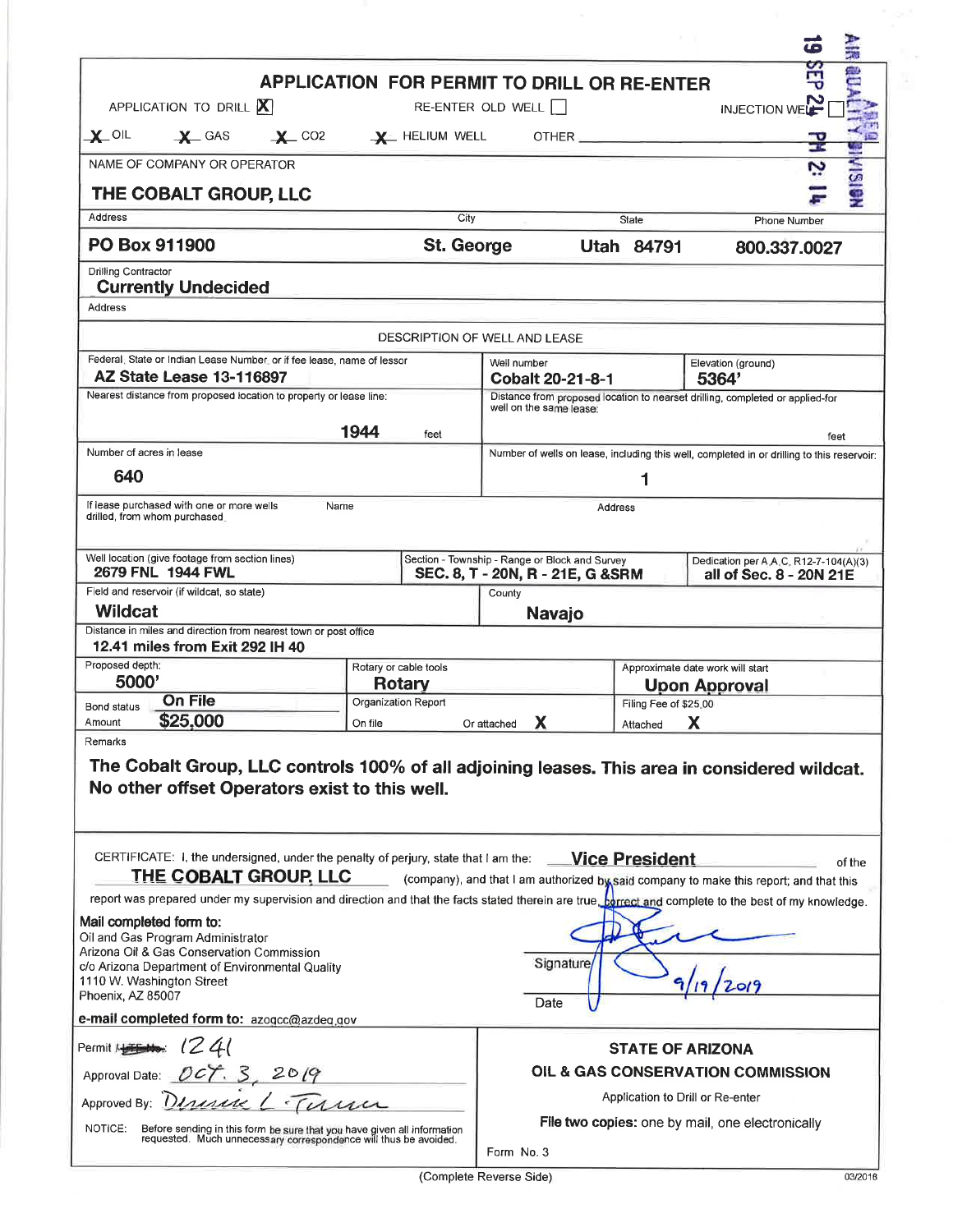1. Operator shall outline on the plat the acreage dedicated to the well in compliance with A.A.C. R12-7-107.

- 2. A registered surveyor shall show on the plat the location of the well and certify this information in the space provided.
- 3. ALL DISTANCES SHOWN ON THE PLAT MUST BE FROM THE OUTER BOUNDARIES OF THE SECTION.
- YES XX NO 4. Is the operator the only owner in the dedicated acreage outlined on the plat below ?
- 5. If the answer to question four is no, have the interests of all owners been consolidated by communitization agreement or otherwise? YES \_\_\_\_\_\_\_ NO \_\_\_\_\_\_ If answer is yes, give type of consolidation
- 6. If the answer to question four is no, list all the owners and their respective interests below:



| PRUPUSED CASING PRUGRAM |        |              |     |        |                         |              |             |  |  |  |  |
|-------------------------|--------|--------------|-----|--------|-------------------------|--------------|-------------|--|--|--|--|
| Size of Casing          | Weight | Grade & Type | Top | Bottom | <b>Cementing Depths</b> | Sacks Cement | Type        |  |  |  |  |
| 13 3/8"                 | 48#    | H-40         | GL  | 80'    | $GL-80'$                | 48 sks       | Ready-mix   |  |  |  |  |
| 9.5/8"                  | 36#    | J-55         | GL  | 800'   | GL-800'                 | 116 sks      | Prem. Light |  |  |  |  |
| -711                    | 20#    | J-55         | GL  | 2000'  | GL-2000'                | 139 sks      | Prem. Light |  |  |  |  |
| 41/2"                   | 9.5#   | J-55         | GL  | 5000'  | GL-5000'                | 236 sks      | Prem. Light |  |  |  |  |